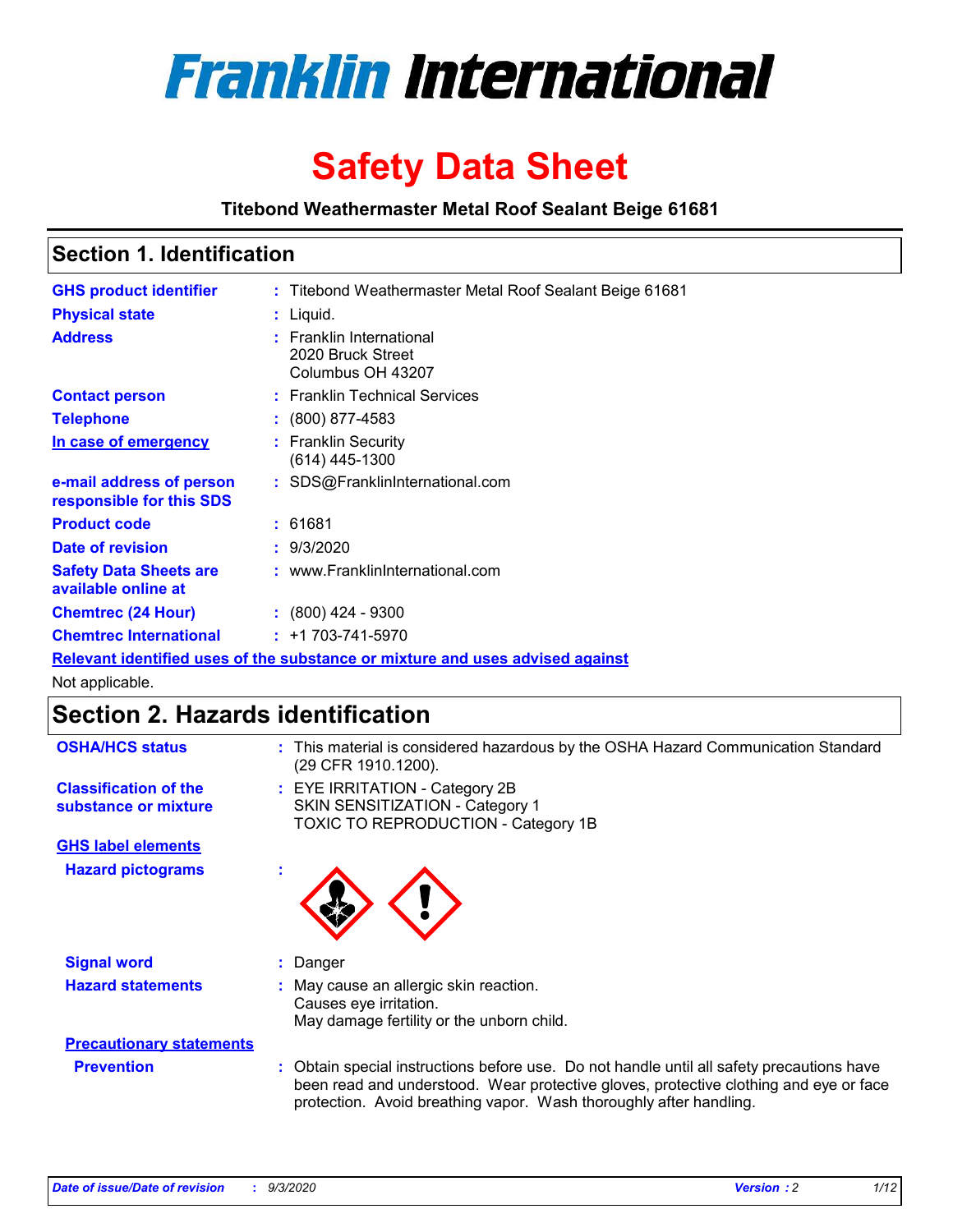### **Section 2. Hazards identification**

| <b>Response</b>                            | : IF exposed or concerned: Get medical advice or attention. Wash contaminated clothing<br>before reuse. IF ON SKIN: Wash with plenty of water. IF IN EYES: Rinse cautiously<br>with water for several minutes. Remove contact lenses, if present and easy to do.<br>Continue rinsing. If eye irritation persists: Get medical advice or attention. |
|--------------------------------------------|----------------------------------------------------------------------------------------------------------------------------------------------------------------------------------------------------------------------------------------------------------------------------------------------------------------------------------------------------|
| <b>Storage</b>                             | : Store locked up.                                                                                                                                                                                                                                                                                                                                 |
| <b>Disposal</b>                            | : Dispose of contents and container in accordance with all local, regional, national and<br>international regulations.                                                                                                                                                                                                                             |
| <b>Hazards not otherwise</b><br>classified | : Product generates methanol during cure.                                                                                                                                                                                                                                                                                                          |

# **Section 3. Composition/information on ingredients**

| <b>Substance/mixture</b> | Mixture |
|--------------------------|---------|
|                          |         |

| <b>Ingredient name</b>       | $\frac{9}{6}$ | <b>CAS number</b> |
|------------------------------|---------------|-------------------|
| 3-aminopropyltriethoxysilane | ≤3            | 919-30-2          |
| Dibutyltin dilaurate         | ∣≤0.3         | 77-58-7           |

Any concentration shown as a range is to protect confidentiality or is due to batch variation.

**There are no additional ingredients present which, within the current knowledge of the supplier and in the concentrations applicable, are classified as hazardous to health or the environment and hence require reporting in this section.**

**Occupational exposure limits, if available, are listed in Section 8.**

### **Section 4. First aid measures**

| <b>Description of necessary first aid measures</b> |                                                                                                                                                                                                                                                                                                                                                                                                                                                                                                                                                                                                                                                                                                                                                                           |
|----------------------------------------------------|---------------------------------------------------------------------------------------------------------------------------------------------------------------------------------------------------------------------------------------------------------------------------------------------------------------------------------------------------------------------------------------------------------------------------------------------------------------------------------------------------------------------------------------------------------------------------------------------------------------------------------------------------------------------------------------------------------------------------------------------------------------------------|
| <b>Eye contact</b>                                 | : Immediately flush eyes with plenty of water, occasionally lifting the upper and lower<br>eyelids. Check for and remove any contact lenses. Continue to rinse for at least 10<br>minutes. If irritation persists, get medical attention.                                                                                                                                                                                                                                                                                                                                                                                                                                                                                                                                 |
| <b>Inhalation</b>                                  | : Remove victim to fresh air and keep at rest in a position comfortable for breathing. If<br>not breathing, if breathing is irregular or if respiratory arrest occurs, provide artificial<br>respiration or oxygen by trained personnel. It may be dangerous to the person providing<br>aid to give mouth-to-mouth resuscitation. Get medical attention. If unconscious, place<br>in recovery position and get medical attention immediately. Maintain an open airway.<br>Loosen tight clothing such as a collar, tie, belt or waistband. In case of inhalation of<br>decomposition products in a fire, symptoms may be delayed. The exposed person may<br>need to be kept under medical surveillance for 48 hours.                                                       |
| <b>Skin contact</b>                                | : Wash with plenty of soap and water. Remove contaminated clothing and shoes. Wash<br>contaminated clothing thoroughly with water before removing it, or wear gloves.<br>Continue to rinse for at least 10 minutes. Get medical attention. In the event of any<br>complaints or symptoms, avoid further exposure. Wash clothing before reuse. Clean<br>shoes thoroughly before reuse.                                                                                                                                                                                                                                                                                                                                                                                     |
| <b>Ingestion</b>                                   | : Wash out mouth with water. Remove dentures if any. Remove victim to fresh air and<br>keep at rest in a position comfortable for breathing. If material has been swallowed and<br>the exposed person is conscious, give small quantities of water to drink. Stop if the<br>exposed person feels sick as vomiting may be dangerous. Do not induce vomiting<br>unless directed to do so by medical personnel. If vomiting occurs, the head should be<br>kept low so that vomit does not enter the lungs. Get medical attention. Never give<br>anything by mouth to an unconscious person. If unconscious, place in recovery position<br>and get medical attention immediately. Maintain an open airway. Loosen tight clothing<br>such as a collar, tie, belt or waistband. |
| Most important symptoms/effects, acute and delayed |                                                                                                                                                                                                                                                                                                                                                                                                                                                                                                                                                                                                                                                                                                                                                                           |
| <b>Potential acute health effects</b>              |                                                                                                                                                                                                                                                                                                                                                                                                                                                                                                                                                                                                                                                                                                                                                                           |
| Eye contact                                        | : May cause eye irritation.                                                                                                                                                                                                                                                                                                                                                                                                                                                                                                                                                                                                                                                                                                                                               |
| <b>Inhalation</b>                                  | : No known significant effects or critical hazards.                                                                                                                                                                                                                                                                                                                                                                                                                                                                                                                                                                                                                                                                                                                       |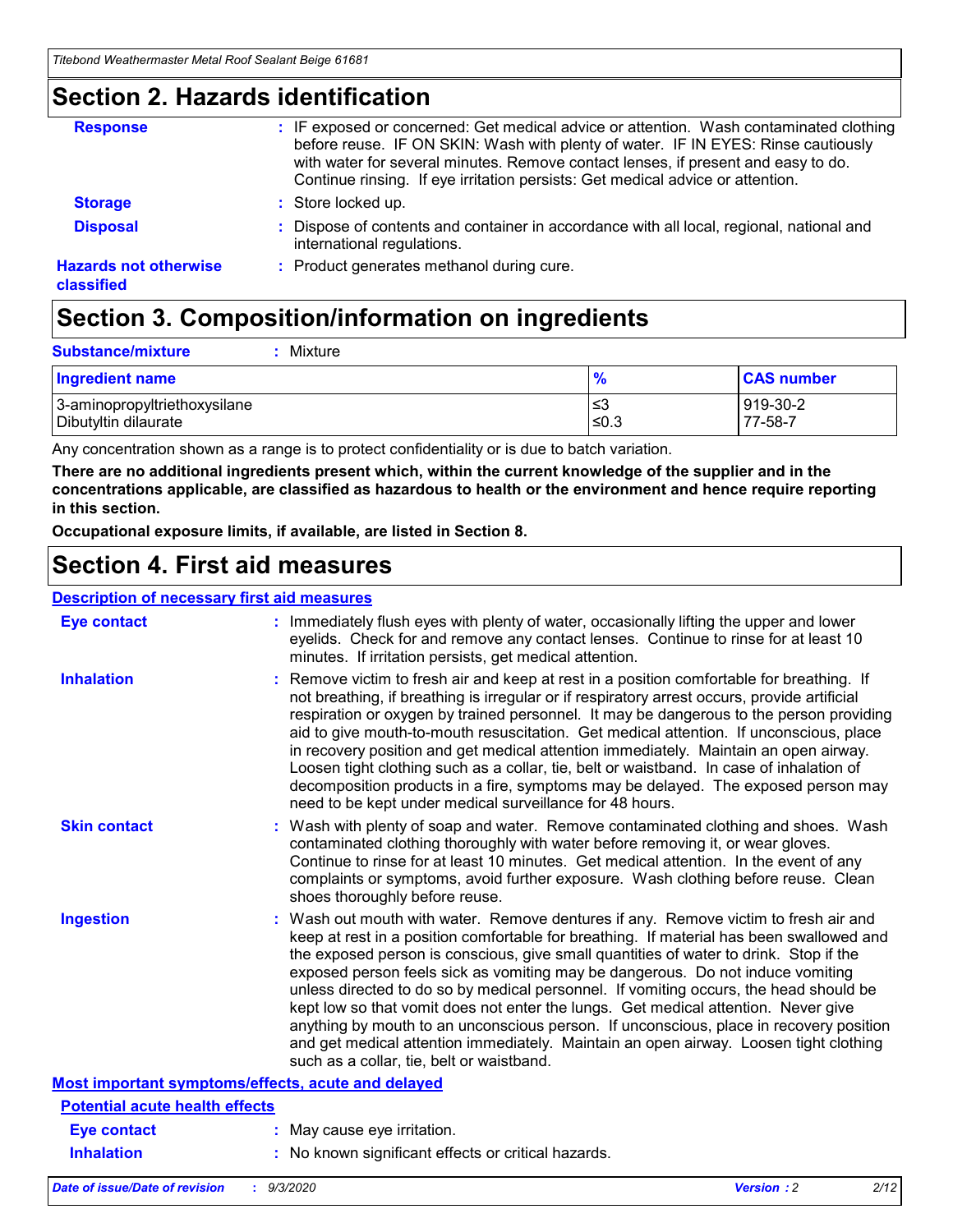| <u>Hiebona Wealhenhasier MelarNoor Sealahl Belge 01001</u> |                                                                                                                                                                                                                                                                                                                                                                                                                 |
|------------------------------------------------------------|-----------------------------------------------------------------------------------------------------------------------------------------------------------------------------------------------------------------------------------------------------------------------------------------------------------------------------------------------------------------------------------------------------------------|
| Section 4. First aid measures                              |                                                                                                                                                                                                                                                                                                                                                                                                                 |
| <b>Skin contact</b>                                        | : May cause skin irritation.                                                                                                                                                                                                                                                                                                                                                                                    |
| <b>Ingestion</b>                                           | : No known significant effects or critical hazards.                                                                                                                                                                                                                                                                                                                                                             |
| <b>Over-exposure signs/symptoms</b>                        |                                                                                                                                                                                                                                                                                                                                                                                                                 |
| <b>Eye contact</b>                                         | : Adverse symptoms may include the following:<br>irritation<br>watering<br>redness                                                                                                                                                                                                                                                                                                                              |
| <b>Inhalation</b>                                          | : Adverse symptoms may include the following:<br>reduced fetal weight<br>increase in fetal deaths<br>skeletal malformations                                                                                                                                                                                                                                                                                     |
| <b>Skin contact</b>                                        | : Adverse symptoms may include the following:<br>irritation<br>redness<br>reduced fetal weight<br>increase in fetal deaths<br>skeletal malformations                                                                                                                                                                                                                                                            |
| <b>Ingestion</b>                                           | : Adverse symptoms may include the following:<br>reduced fetal weight<br>increase in fetal deaths<br>skeletal malformations                                                                                                                                                                                                                                                                                     |
|                                                            | Indication of immediate medical attention and special treatment needed, if necessary                                                                                                                                                                                                                                                                                                                            |
| <b>Notes to physician</b>                                  | : In case of inhalation of decomposition products in a fire, symptoms may be delayed.<br>The exposed person may need to be kept under medical surveillance for 48 hours.                                                                                                                                                                                                                                        |
| <b>Specific treatments</b>                                 | : No specific treatment.                                                                                                                                                                                                                                                                                                                                                                                        |
| <b>Protection of first-aiders</b>                          | : No action shall be taken involving any personal risk or without suitable training. If it is<br>suspected that fumes are still present, the rescuer should wear an appropriate mask or<br>self-contained breathing apparatus. It may be dangerous to the person providing aid to<br>give mouth-to-mouth resuscitation. Wash contaminated clothing thoroughly with water<br>before removing it, or wear gloves. |

**See toxicological information (Section 11)**

# **Section 5. Fire-fighting measures**

| <b>Extinguishing media</b>                               |                                                                                                                                                                                                     |
|----------------------------------------------------------|-----------------------------------------------------------------------------------------------------------------------------------------------------------------------------------------------------|
| <b>Suitable extinguishing</b><br>media                   | : Use an extinguishing agent suitable for the surrounding fire.                                                                                                                                     |
| <b>Unsuitable extinguishing</b><br>media                 | : None known.                                                                                                                                                                                       |
| <b>Specific hazards arising</b><br>from the chemical     | : In a fire or if heated, a pressure increase will occur and the container may burst.                                                                                                               |
| <b>Hazardous thermal</b><br>decomposition products       | : Decomposition products may include the following materials:<br>carbon dioxide<br>carbon monoxide<br>nitrogen oxides<br>metal oxide/oxides                                                         |
| <b>Special protective actions</b><br>for fire-fighters   | : Promptly isolate the scene by removing all persons from the vicinity of the incident if<br>there is a fire. No action shall be taken involving any personal risk or without suitable<br>training. |
| <b>Special protective</b><br>equipment for fire-fighters | Fire-fighters should wear appropriate protective equipment and self-contained breathing<br>apparatus (SCBA) with a full face-piece operated in positive pressure mode.                              |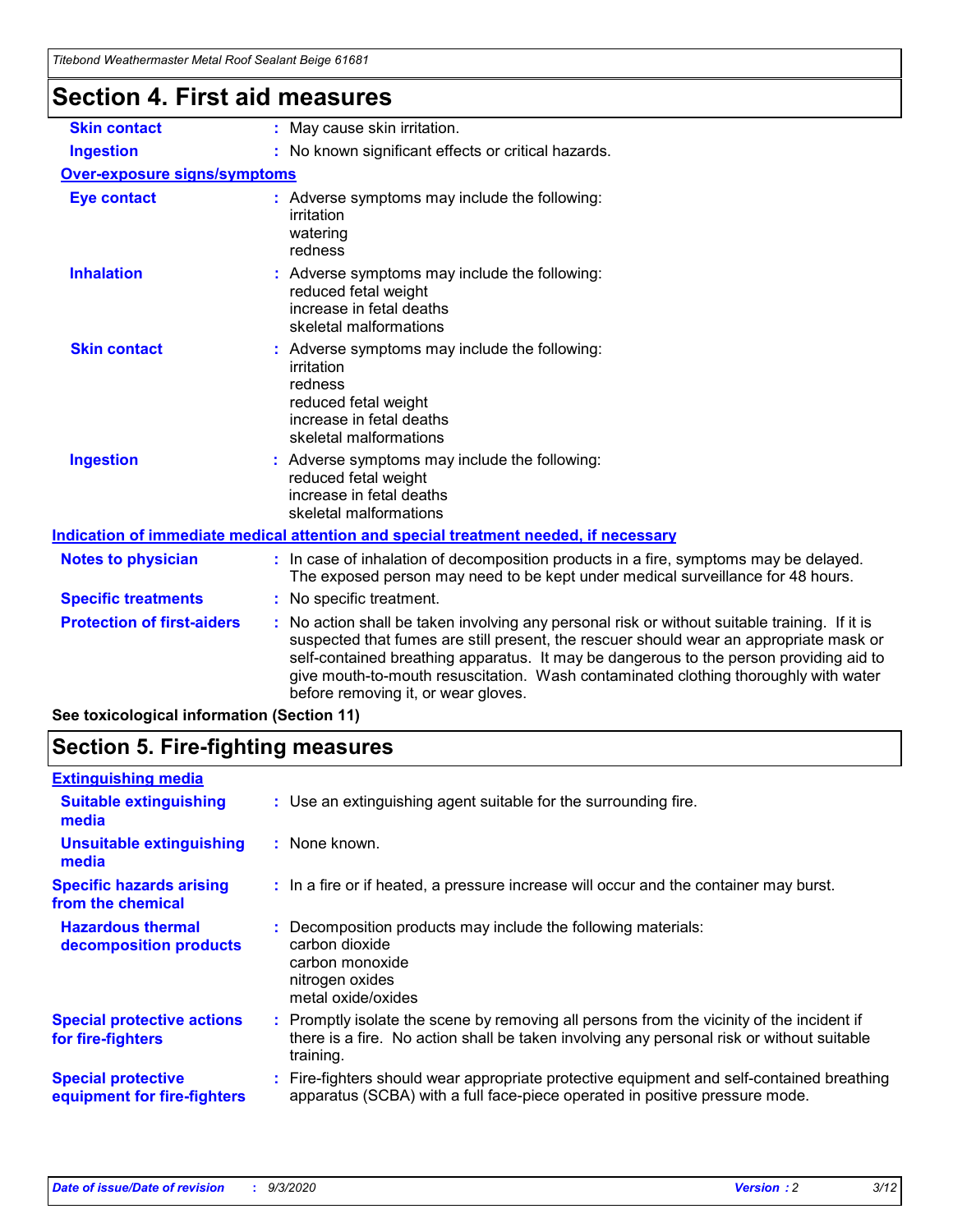### **Section 6. Accidental release measures**

|                                                       | <b>Personal precautions, protective equipment and emergency procedures</b>                                                                                                                                                                                                                                                                                                                                                                                                                                                                                                                                                                                                                                   |  |  |  |
|-------------------------------------------------------|--------------------------------------------------------------------------------------------------------------------------------------------------------------------------------------------------------------------------------------------------------------------------------------------------------------------------------------------------------------------------------------------------------------------------------------------------------------------------------------------------------------------------------------------------------------------------------------------------------------------------------------------------------------------------------------------------------------|--|--|--|
| For non-emergency<br>personnel                        | : No action shall be taken involving any personal risk or without suitable training.<br>Evacuate surrounding areas. Keep unnecessary and unprotected personnel from<br>entering. Do not touch or walk through spilled material. Avoid breathing vapor or mist.<br>Provide adequate ventilation. Wear appropriate respirator when ventilation is<br>inadequate. Put on appropriate personal protective equipment.                                                                                                                                                                                                                                                                                             |  |  |  |
| For emergency responders                              | : If specialized clothing is required to deal with the spillage, take note of any information in<br>Section 8 on suitable and unsuitable materials. See also the information in "For non-<br>emergency personnel".                                                                                                                                                                                                                                                                                                                                                                                                                                                                                           |  |  |  |
| <b>Environmental precautions</b>                      | : Avoid dispersal of spilled material and runoff and contact with soil, waterways, drains<br>and sewers. Inform the relevant authorities if the product has caused environmental<br>pollution (sewers, waterways, soil or air).                                                                                                                                                                                                                                                                                                                                                                                                                                                                              |  |  |  |
| Methods and materials for containment and cleaning up |                                                                                                                                                                                                                                                                                                                                                                                                                                                                                                                                                                                                                                                                                                              |  |  |  |
| <b>Small spill</b>                                    | : Stop leak if without risk. Move containers from spill area. Dilute with water and mop up<br>if water-soluble. Alternatively, or if water-insoluble, absorb with an inert dry material and<br>place in an appropriate waste disposal container. Dispose of via a licensed waste<br>disposal contractor.                                                                                                                                                                                                                                                                                                                                                                                                     |  |  |  |
| <b>Large spill</b>                                    | : Stop leak if without risk. Move containers from spill area. Approach release from<br>upwind. Prevent entry into sewers, water courses, basements or confined areas. Wash<br>spillages into an effluent treatment plant or proceed as follows. Contain and collect<br>spillage with non-combustible, absorbent material e.g. sand, earth, vermiculite or<br>diatomaceous earth and place in container for disposal according to local regulations<br>(see Section 13). Dispose of via a licensed waste disposal contractor. Contaminated<br>absorbent material may pose the same hazard as the spilled product. Note: see<br>Section 1 for emergency contact information and Section 13 for waste disposal. |  |  |  |

# **Section 7. Handling and storage**

#### **Precautions for safe handling**

| <b>Protective measures</b>                                                       | : Put on appropriate personal protective equipment (see Section 8). Persons with a<br>history of skin sensitization problems should not be employed in any process in which<br>this product is used. Avoid exposure - obtain special instructions before use. Avoid<br>exposure during pregnancy. Do not handle until all safety precautions have been read<br>and understood. Do not get in eyes or on skin or clothing. Do not ingest. Avoid<br>breathing vapor or mist. If during normal use the material presents a respiratory hazard,<br>use only with adequate ventilation or wear appropriate respirator. Keep in the original<br>container or an approved alternative made from a compatible material, kept tightly<br>closed when not in use. Empty containers retain product residue and can be hazardous.<br>Do not reuse container. |
|----------------------------------------------------------------------------------|--------------------------------------------------------------------------------------------------------------------------------------------------------------------------------------------------------------------------------------------------------------------------------------------------------------------------------------------------------------------------------------------------------------------------------------------------------------------------------------------------------------------------------------------------------------------------------------------------------------------------------------------------------------------------------------------------------------------------------------------------------------------------------------------------------------------------------------------------|
| <b>Advice on general</b><br>occupational hygiene                                 | : Eating, drinking and smoking should be prohibited in areas where this material is<br>handled, stored and processed. Workers should wash hands and face before eating,<br>drinking and smoking. Remove contaminated clothing and protective equipment before<br>entering eating areas. See also Section 8 for additional information on hygiene<br>measures.                                                                                                                                                                                                                                                                                                                                                                                                                                                                                    |
| <b>Conditions for safe storage,</b><br>including any<br><i>incompatibilities</i> | : Store between the following temperatures: 0 to $120^{\circ}$ C (32 to $248^{\circ}$ F). Store in<br>accordance with local regulations. Store in original container protected from direct<br>sunlight in a dry, cool and well-ventilated area, away from incompatible materials (see<br>Section 10) and food and drink. Store locked up. Keep container tightly closed and<br>sealed until ready for use. Containers that have been opened must be carefully<br>resealed and kept upright to prevent leakage. Do not store in unlabeled containers.<br>Use appropriate containment to avoid environmental contamination. See Section 10 for<br>incompatible materials before handling or use.                                                                                                                                                   |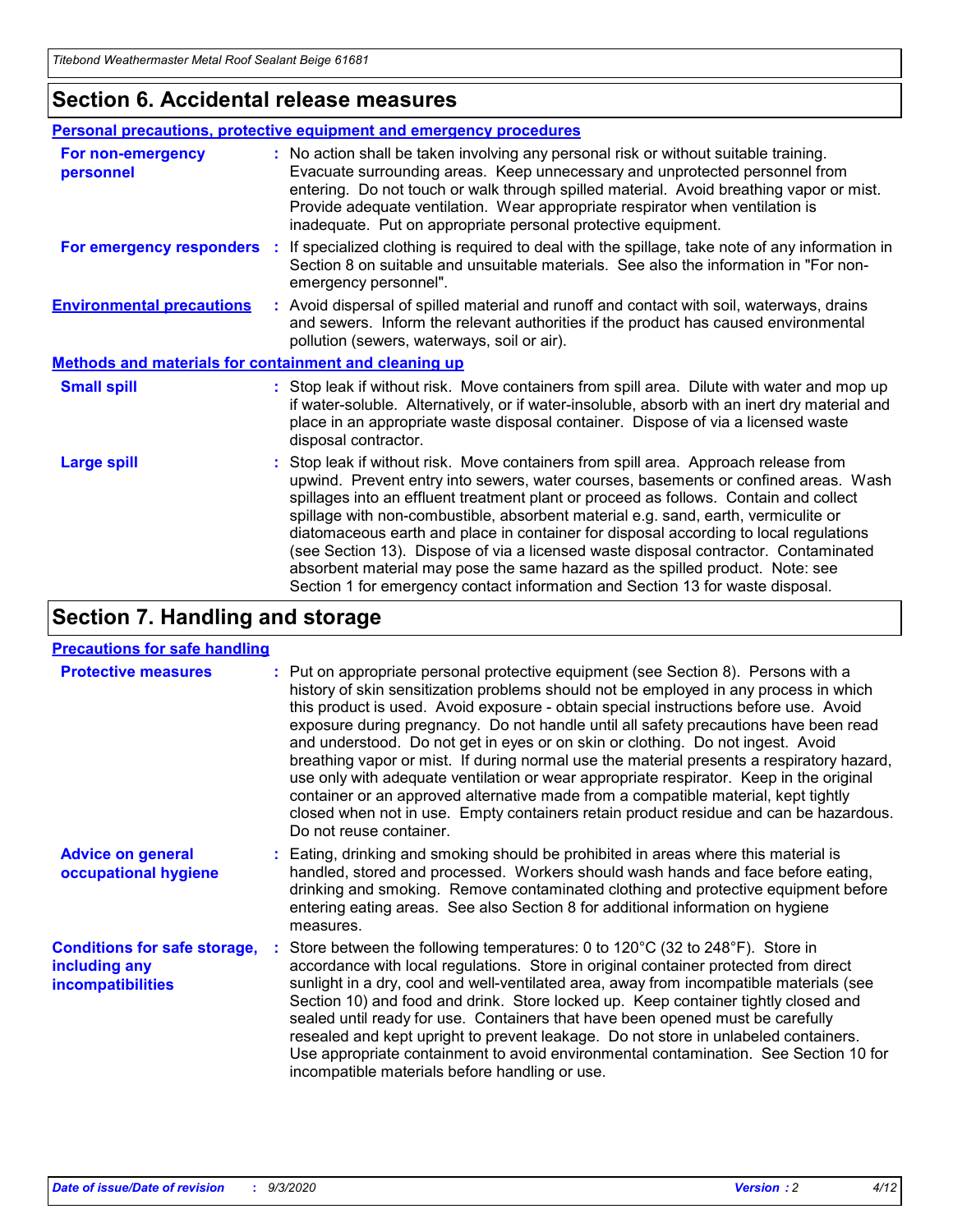# **Section 8. Exposure controls/personal protection**

#### **Control parameters**

#### **Occupational exposure limits**

| <b>Ingredient name</b>                               |    |                        | <b>Exposure limits</b>                                                                                                                                                                                                                                                                                                                                                                                                                                                                                                                                                                                                 |
|------------------------------------------------------|----|------------------------|------------------------------------------------------------------------------------------------------------------------------------------------------------------------------------------------------------------------------------------------------------------------------------------------------------------------------------------------------------------------------------------------------------------------------------------------------------------------------------------------------------------------------------------------------------------------------------------------------------------------|
| 3-aminopropyltriethoxysilane<br>Dibutyltin dilaurate |    |                        | None.<br>ACGIH TLV (United States, 3/2020). Absorbed through skin.<br>Notes: as Sn<br>TWA: $0.1 \text{ mg/m}^3$ , (as Sn) 8 hours.<br>STEL: 0.2 mg/m <sup>3</sup> , (as Sn) 15 minutes.<br>NIOSH REL (United States, 10/2016). Absorbed through skin.<br>Notes: as Sn<br>TWA: 0.1 mg/m <sup>3</sup> , (as Sn) 10 hours.<br>OSHA PEL (United States, 5/2018). Notes: as Sn<br>TWA: $0.1 \text{ mg/m}^3$ , (as Sn) 8 hours.<br>OSHA PEL 1989 (United States, 3/1989). Absorbed through skin.<br>Notes: measured as Sn<br>TWA: 0.1 mg/m <sup>3</sup> , (measured as Sn) 8 hours. Form: Organic                            |
| <b>Appropriate engineering</b><br>controls           |    |                        | : If user operations generate dust, fumes, gas, vapor or mist, use process enclosures,<br>local exhaust ventilation or other engineering controls to keep worker exposure to<br>airborne contaminants below any recommended or statutory limits.                                                                                                                                                                                                                                                                                                                                                                       |
| <b>Environmental exposure</b><br>controls            |    |                        | Emissions from ventilation or work process equipment should be checked to ensure<br>they comply with the requirements of environmental protection legislation. In some<br>cases, fume scrubbers, filters or engineering modifications to the process equipment<br>will be necessary to reduce emissions to acceptable levels.                                                                                                                                                                                                                                                                                          |
| <b>Individual protection measures</b>                |    |                        |                                                                                                                                                                                                                                                                                                                                                                                                                                                                                                                                                                                                                        |
| <b>Hygiene measures</b>                              |    |                        | : Wash hands, forearms and face thoroughly after handling chemical products, before<br>eating, smoking and using the lavatory and at the end of the working period.<br>Appropriate techniques should be used to remove potentially contaminated clothing.<br>Contaminated work clothing should not be allowed out of the workplace. Wash<br>contaminated clothing before reusing. Ensure that eyewash stations and safety<br>showers are close to the workstation location.                                                                                                                                            |
| <b>Eye/face protection</b>                           |    |                        | : Safety eyewear complying with an approved standard should be used when a risk<br>assessment indicates this is necessary to avoid exposure to liquid splashes, mists,<br>gases or dusts. If contact is possible, the following protection should be worn, unless<br>the assessment indicates a higher degree of protection: chemical splash goggles.                                                                                                                                                                                                                                                                  |
| <b>Skin protection</b>                               |    |                        |                                                                                                                                                                                                                                                                                                                                                                                                                                                                                                                                                                                                                        |
| <b>Hand protection</b>                               |    |                        | : Chemical-resistant, impervious gloves complying with an approved standard should be<br>worn at all times when handling chemical products if a risk assessment indicates this is<br>necessary. Considering the parameters specified by the glove manufacturer, check<br>during use that the gloves are still retaining their protective properties. It should be<br>noted that the time to breakthrough for any glove material may be different for different<br>glove manufacturers. In the case of mixtures, consisting of several substances, the<br>protection time of the gloves cannot be accurately estimated. |
| <b>Body protection</b>                               |    | handling this product. | Personal protective equipment for the body should be selected based on the task being<br>performed and the risks involved and should be approved by a specialist before                                                                                                                                                                                                                                                                                                                                                                                                                                                |
| <b>Other skin protection</b>                         |    |                        | : Appropriate footwear and any additional skin protection measures should be selected<br>based on the task being performed and the risks involved and should be approved by a<br>specialist before handling this product.                                                                                                                                                                                                                                                                                                                                                                                              |
| <b>Respiratory protection</b>                        | ÷. | aspects of use.        | Based on the hazard and potential for exposure, select a respirator that meets the<br>appropriate standard or certification. Respirators must be used according to a<br>respiratory protection program to ensure proper fitting, training, and other important                                                                                                                                                                                                                                                                                                                                                         |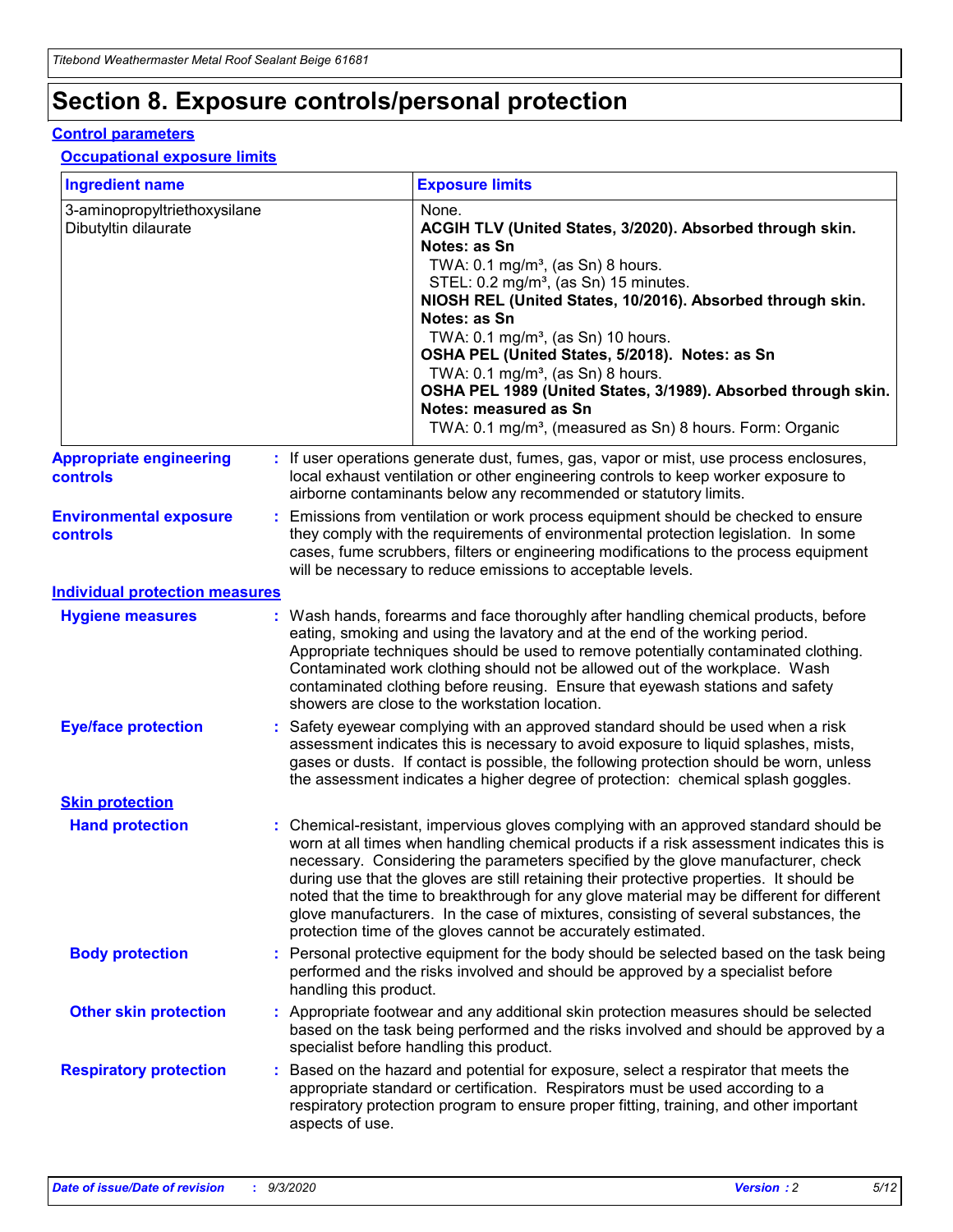### **Section 9. Physical and chemical properties**

#### **Appearance**

| <b>Physical state</b>                             | : Liquid. [Paste.]                                              |
|---------------------------------------------------|-----------------------------------------------------------------|
| <b>Color</b>                                      | Beige.                                                          |
| Odor                                              | Characteristic.                                                 |
| <b>Odor threshold</b>                             | Not available.                                                  |
| рH                                                | Not applicable.                                                 |
| <b>Melting point</b>                              | : Not available.                                                |
| <b>Boiling point</b>                              | >200°C (>392°F)                                                 |
| <b>Flash point</b>                                | Closed cup: >200°C (>392°F) [Setaflash.]                        |
| <b>Evaporation rate</b>                           | $:$ >1 (butyl acetate = 1)                                      |
| <b>Flammability (solid, gas)</b>                  | : Not available.                                                |
| Lower and upper explosive<br>(flammable) limits   | : Not available.                                                |
| <b>VOC (less water, less)</b><br>exempt solvents) | : 0 g/l                                                         |
| <b>Volatility</b>                                 | $: 0\%$ (w/w)                                                   |
| <b>Vapor density</b>                              | Not available.                                                  |
| <b>Relative density</b>                           | $\mathbf{1}$ $\mathbf{\sqrt{432}}$                              |
| <b>Solubility</b>                                 | Insoluble in the following materials: cold water and hot water. |
| <b>Solubility in water</b>                        | Not available.                                                  |
| <b>Partition coefficient: n-</b><br>octanol/water | $:$ Not available.                                              |
| <b>Auto-ignition temperature</b>                  | : Not available.                                                |
| <b>Decomposition temperature</b>                  | : Not available.                                                |
| <b>Viscosity</b>                                  | $:$ Not available.                                              |

### **Section 10. Stability and reactivity**

| <b>Reactivity</b>                            |    | : No specific test data related to reactivity available for this product or its ingredients.            |
|----------------------------------------------|----|---------------------------------------------------------------------------------------------------------|
| <b>Chemical stability</b>                    |    | : The product is stable.                                                                                |
| <b>Possibility of hazardous</b><br>reactions |    | : Under normal conditions of storage and use, hazardous reactions will not occur.                       |
| <b>Conditions to avoid</b>                   |    | : No specific data.                                                                                     |
| <b>Incompatible materials</b>                | ٠. | No specific data.                                                                                       |
| <b>Hazardous decomposition</b><br>products   | ÷. | Under normal conditions of storage and use, hazardous decomposition products should<br>not be produced. |

# **Section 11. Toxicological information**

#### **Information on toxicological effects**

#### **Acute toxicity**

| <b>Product/ingredient name</b> | <b>Result</b>           | <b>Species</b> | <b>Dose</b>                | <b>Exposure</b> |
|--------------------------------|-------------------------|----------------|----------------------------|-----------------|
| 3-aminopropyltriethoxysilane   | <b>ILD50 Dermal</b>     | Rabbit         | 4.29 g/kg                  |                 |
| Dibutyltin dilaurate           | ILD50 Oral<br>LD50 Oral | Rat<br>Rat     | $1.57$ g/kg<br>175 $mg/kg$ |                 |
|                                |                         |                |                            |                 |

**Irritation/Corrosion**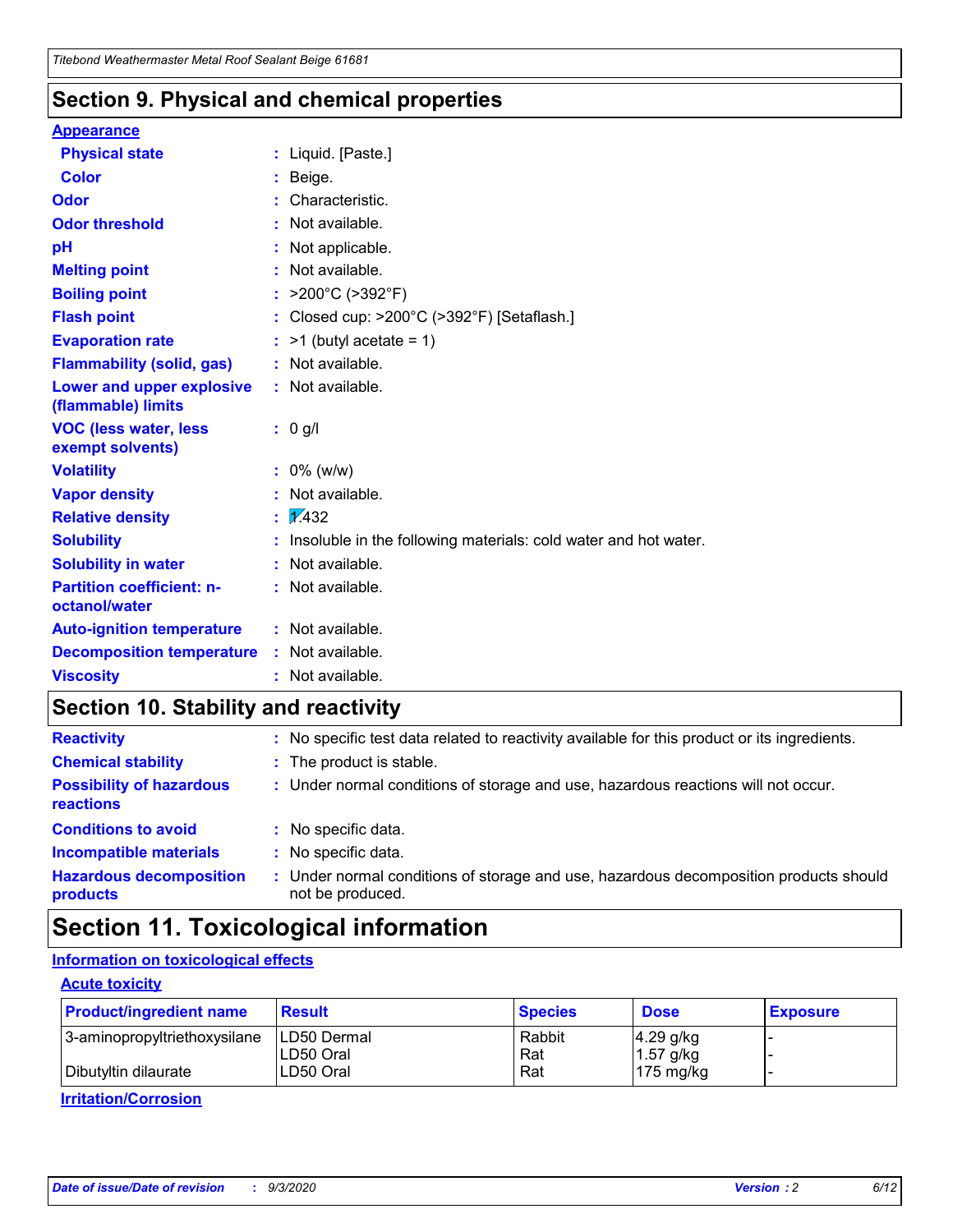# **Section 11. Toxicological information**

| <b>Product/ingredient name</b> | <b>Result</b>                 | <b>Species</b> | <b>Score</b> | <b>Exposure</b>    | <b>Observation</b> |
|--------------------------------|-------------------------------|----------------|--------------|--------------------|--------------------|
| 3-aminopropyltriethoxysilane   | Eyes - Mild irritant          | Rabbit         |              | $100$ mg           |                    |
|                                | Eyes - Severe irritant        | Rabbit         |              | 24 hours 750       |                    |
|                                |                               |                |              | ug                 |                    |
|                                | <b>Skin - Severe irritant</b> | Rabbit         |              | 24 hours 5         | ٠                  |
| Dibutyltin dilaurate           | Eyes - Moderate irritant      | Rabbit         |              | mq<br>24 hours 100 |                    |
|                                |                               |                |              | mg                 |                    |
|                                | Skin - Severe irritant        | Rabbit         |              | 500 mg             |                    |

#### **Sensitization**

Not available.

#### **Mutagenicity**

Not available.

#### **Carcinogenicity**

Not available.

#### **Reproductive toxicity**

Not available.

#### **Teratogenicity**

Not available.

#### **Specific target organ toxicity (single exposure)**

Not available.

#### **Specific target organ toxicity (repeated exposure)**

| <b>Name</b>                                                                         |                                                                            | <b>Category</b>                                     | <b>Route of</b><br>exposure | <b>Target organs</b> |  |  |
|-------------------------------------------------------------------------------------|----------------------------------------------------------------------------|-----------------------------------------------------|-----------------------------|----------------------|--|--|
| Dibutyltin dilaurate                                                                |                                                                            | Category 1                                          | -                           | respiratory system   |  |  |
| <b>Aspiration hazard</b><br>Not available.                                          |                                                                            |                                                     |                             |                      |  |  |
| <b>Information on the likely</b><br>routes of exposure                              | : Not available.                                                           |                                                     |                             |                      |  |  |
| <b>Potential acute health effects</b>                                               |                                                                            |                                                     |                             |                      |  |  |
| <b>Eye contact</b>                                                                  | : May cause eye irritation.                                                |                                                     |                             |                      |  |  |
| <b>Inhalation</b>                                                                   |                                                                            | : No known significant effects or critical hazards. |                             |                      |  |  |
| <b>Skin contact</b>                                                                 |                                                                            | : May cause skin irritation.                        |                             |                      |  |  |
| <b>Ingestion</b>                                                                    |                                                                            | : No known significant effects or critical hazards. |                             |                      |  |  |
| <b>Symptoms related to the physical, chemical and toxicological characteristics</b> |                                                                            |                                                     |                             |                      |  |  |
| <b>Eye contact</b>                                                                  | irritation<br>watering<br>redness                                          | : Adverse symptoms may include the following:       |                             |                      |  |  |
| <b>Inhalation</b>                                                                   | reduced fetal weight<br>increase in fetal deaths<br>skeletal malformations | : Adverse symptoms may include the following:       |                             |                      |  |  |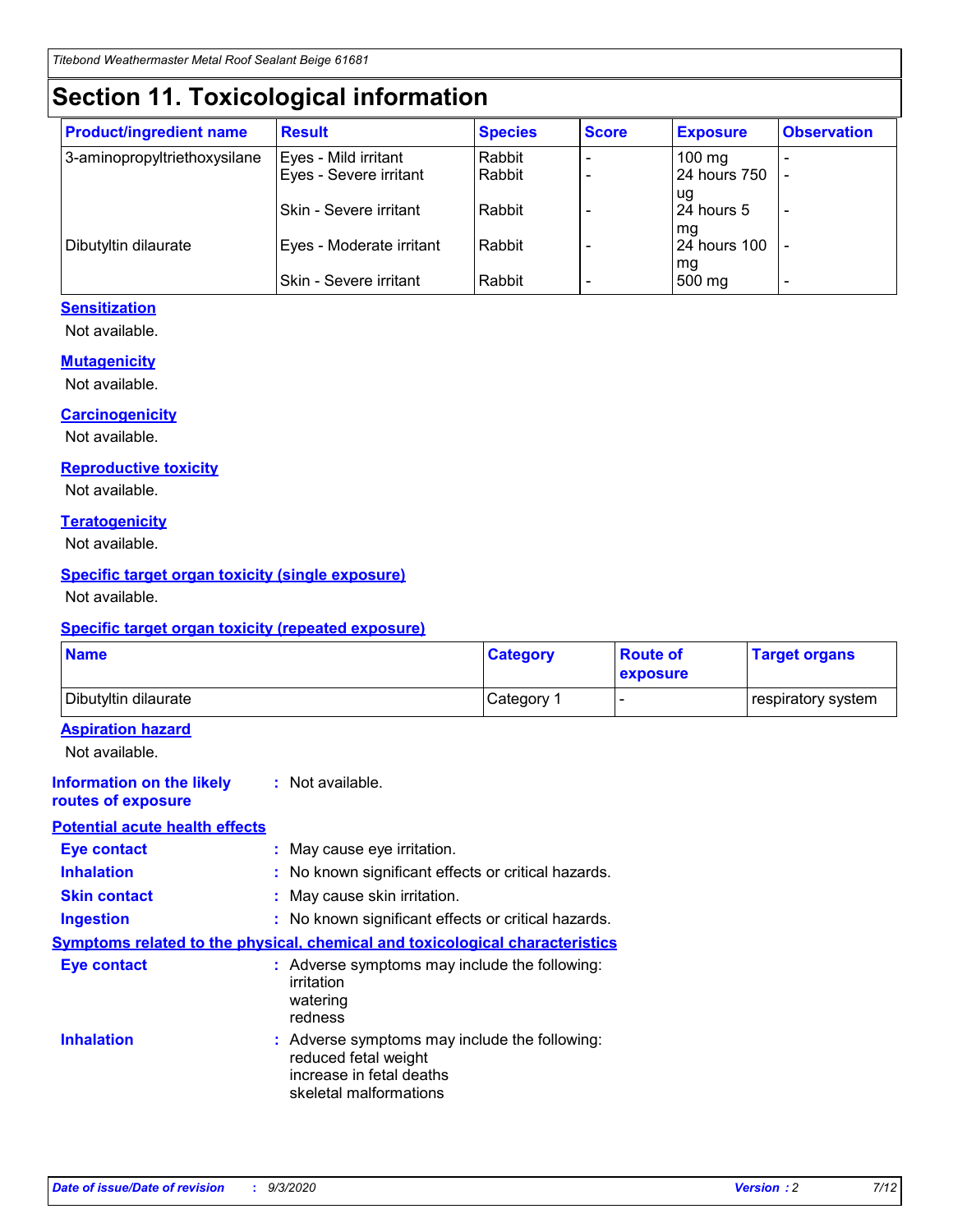*Titebond Weathermaster Metal Roof Sealant Beige 61681*

# **Section 11. Toxicological information**

| <b>Skin contact</b>                     | irritation<br>redness<br>reduced fetal weight<br>increase in fetal deaths<br>skeletal malformations | : Adverse symptoms may include the following:                                            |
|-----------------------------------------|-----------------------------------------------------------------------------------------------------|------------------------------------------------------------------------------------------|
| <b>Ingestion</b>                        | reduced fetal weight<br>increase in fetal deaths<br>skeletal malformations                          | : Adverse symptoms may include the following:                                            |
|                                         |                                                                                                     | Delayed and immediate effects and also chronic effects from short and long term exposure |
| <b>Short term exposure</b>              |                                                                                                     |                                                                                          |
| <b>Potential immediate</b><br>effects   | : Not available.                                                                                    |                                                                                          |
| <b>Potential delayed effects</b>        | : Not available.                                                                                    |                                                                                          |
| <b>Long term exposure</b>               |                                                                                                     |                                                                                          |
| <b>Potential immediate</b><br>effects   | : Not available.                                                                                    |                                                                                          |
| <b>Potential delayed effects</b>        | : Not available.                                                                                    |                                                                                          |
| <b>Potential chronic health effects</b> |                                                                                                     |                                                                                          |
| Not available.                          |                                                                                                     |                                                                                          |
| <b>General</b>                          | very low levels.                                                                                    | : Once sensitized, a severe allergic reaction may occur when subsequently exposed to     |
| <b>Carcinogenicity</b>                  |                                                                                                     | : No known significant effects or critical hazards.                                      |
| <b>Mutagenicity</b>                     |                                                                                                     | No known significant effects or critical hazards.                                        |
| <b>Teratogenicity</b>                   |                                                                                                     | May damage the unborn child.                                                             |
| <b>Developmental effects</b>            |                                                                                                     | : No known significant effects or critical hazards.                                      |
| <b>Fertility effects</b>                | May damage fertility.                                                                               |                                                                                          |
| <b>Numerical measures of toxicity</b>   |                                                                                                     |                                                                                          |
| <b>Acute toxicity estimates</b>         |                                                                                                     |                                                                                          |
| Not available.                          |                                                                                                     |                                                                                          |

# **Section 12. Ecological information**

#### **Toxicity**

| <b>Product/ingredient name</b> | <b>Result</b>                                       | <b>Species</b>               | <b>Exposure</b>       |
|--------------------------------|-----------------------------------------------------|------------------------------|-----------------------|
| Dibutyltin dilaurate           | $ IC50>3$ mg/l<br>Chronic EC10 > 2 mg/l Fresh water | Algae<br>Algae - Desmodesmus | 72 hours<br>196 hours |
|                                |                                                     | <b>I</b> subspicatus         |                       |

#### **Persistence and degradability**

| <b>Product/ingredient name</b> | <b>Test</b>                                                                    | <b>Result</b>  |                   | <b>Dose</b> | <b>Inoculum</b>         |
|--------------------------------|--------------------------------------------------------------------------------|----------------|-------------------|-------------|-------------------------|
| Dibutyltin dilaurate           | OECD 301F<br>Ready<br>Biodegradability -<br>Manometric<br>Respirometry<br>Test | 23 % - 28 days |                   |             |                         |
| <b>Product/ingredient name</b> | <b>Aquatic half-life</b>                                                       |                | <b>Photolysis</b> |             | <b>Biodegradability</b> |
| Dibutyltin dilaurate           |                                                                                |                |                   |             | <b>Inherent</b>         |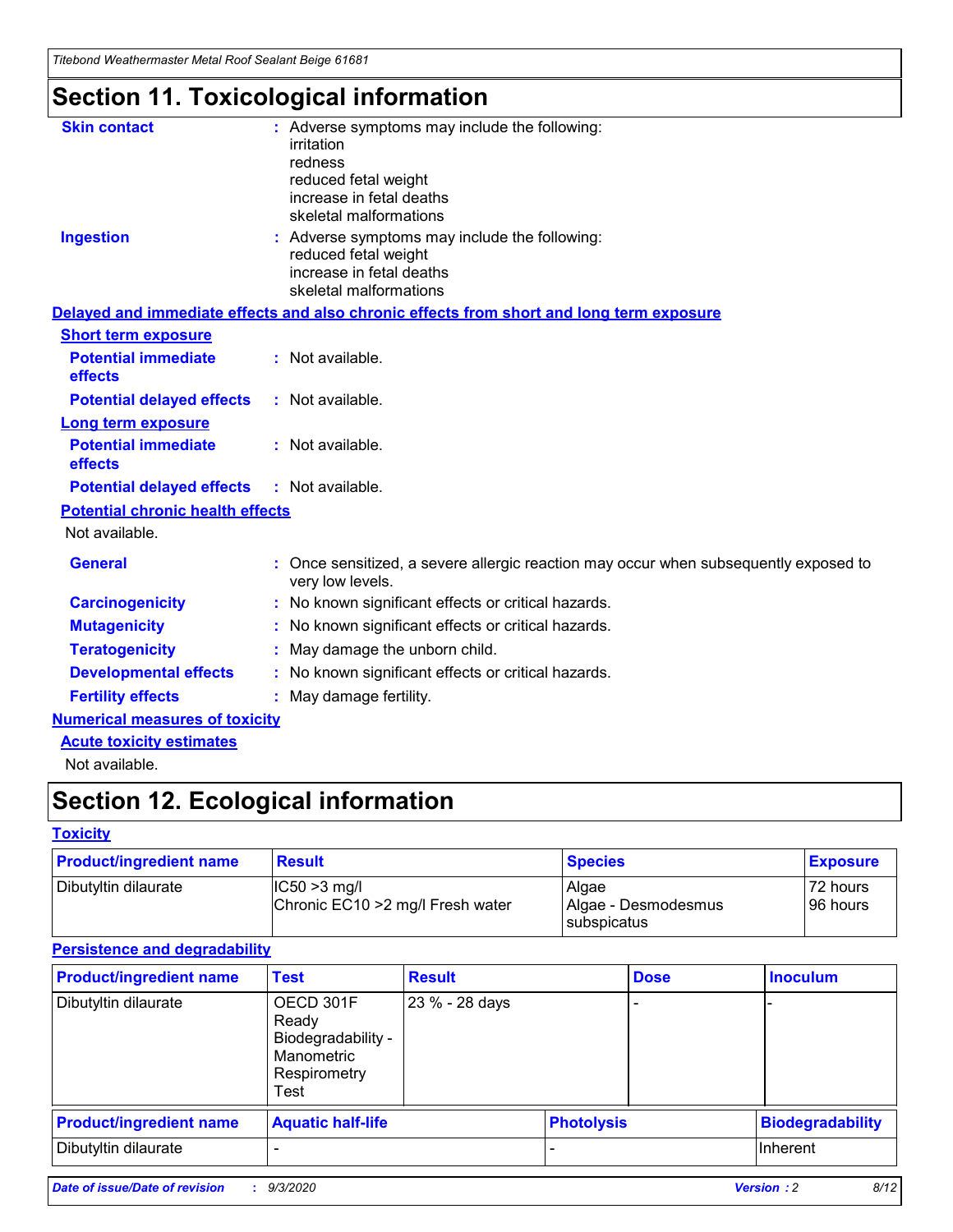# **Section 12. Ecological information**

#### **Bioaccumulative potential**

| <b>Product/ingredient name</b> | $\mathsf{LogP}_\mathsf{ow}$ | <b>BCF</b> | <b>Potential</b> |
|--------------------------------|-----------------------------|------------|------------------|
| 3-aminopropyltriethoxysilane   | 1.7                         | 3.4        | low              |
| Dibutyltin dilaurate           | 4.44                        | 2.91       | low              |

#### **Mobility in soil**

| IVIUWIIILY III JUII                                     |                                                     |
|---------------------------------------------------------|-----------------------------------------------------|
| <b>Soil/water partition</b><br><b>coefficient (Koc)</b> | : Not available.                                    |
| <b>Other adverse effects</b>                            | : No known significant effects or critical hazards. |

### **Section 13. Disposal considerations**

**Disposal methods :**

The generation of waste should be avoided or minimized wherever possible. Disposal of this product, solutions and any by-products should at all times comply with the requirements of environmental protection and waste disposal legislation and any regional local authority requirements. Dispose of surplus and non-recyclable products via a licensed waste disposal contractor. Waste should not be disposed of untreated to the sewer unless fully compliant with the requirements of all authorities with jurisdiction. Waste packaging should be recycled. Incineration or landfill should only be considered when recycling is not feasible. This material and its container must be disposed of in a safe way. Care should be taken when handling emptied containers that have not been cleaned or rinsed out. Empty containers or liners may retain some product residues. Avoid dispersal of spilled material and runoff and contact with soil, waterways, drains and sewers.

# **Section 14. Transport information**

|                                      | <b>DOT</b><br><b>Classification</b> | <b>TDG</b><br><b>Classification</b> | <b>Mexico</b><br><b>Classification</b> | <b>ADR/RID</b>           | <b>IMDG</b>              | <b>IATA</b>    |
|--------------------------------------|-------------------------------------|-------------------------------------|----------------------------------------|--------------------------|--------------------------|----------------|
| <b>UN number</b>                     | Not regulated.                      | Not regulated.                      | Not regulated.                         | Not regulated.           | Not regulated.           | Not regulated. |
| <b>UN proper</b><br>shipping name    |                                     |                                     |                                        |                          |                          |                |
| <b>Transport</b><br>hazard class(es) | $\blacksquare$                      | $\overline{\phantom{0}}$            | $\overline{\phantom{a}}$               | $\overline{\phantom{0}}$ | $\overline{\phantom{a}}$ | $\blacksquare$ |
| <b>Packing group</b>                 |                                     |                                     |                                        |                          |                          | -              |
| <b>Environmental</b><br>hazards      | No.                                 | No.                                 | No.                                    | No.                      | No.                      | No.            |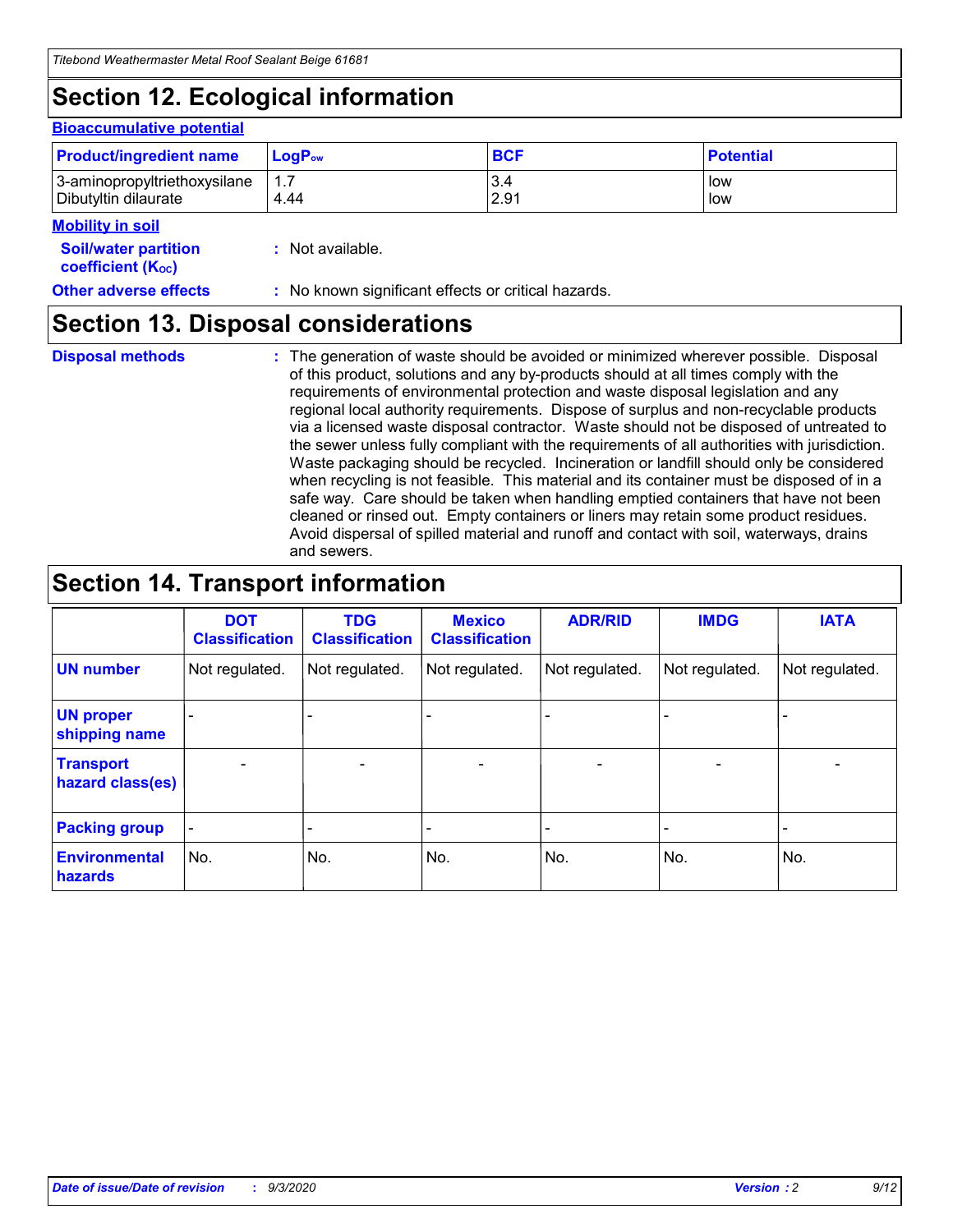# **Section 15. Regulatory information**

#### **U.S. Federal regulations**

#### **SARA 302/304**

#### **Composition/information on ingredients**

No products were found.

| SARA 304 RQ | Not applicable. |
|-------------|-----------------|
|-------------|-----------------|

#### **SARA 311/312**

#### **Classification :** EYE IRRITATION - Category 2B SKIN SENSITIZATION - Category 1 TOXIC TO REPRODUCTION - Category 1B HNOC - Product generates methanol during cure.

#### **Composition/information on ingredients**

| <b>Name</b>                  | $\frac{9}{6}$ | <b>Classification</b>                                                                                                                                                                                                                                                                                      |
|------------------------------|---------------|------------------------------------------------------------------------------------------------------------------------------------------------------------------------------------------------------------------------------------------------------------------------------------------------------------|
| 3-aminopropyltriethoxysilane | $\leq$ 3      | <b>FLAMMABLE LIQUIDS - Category 4</b><br><b>ACUTE TOXICITY (oral) - Category 4</b><br><b>SKIN IRRITATION - Category 2</b><br>EYE IRRITATION - Category 2A                                                                                                                                                  |
| Dibutyltin dilaurate         | ≤0.3          | <b>ACUTE TOXICITY (oral) - Category 3</b><br>SKIN CORROSION - Category 1C<br>SERIOUS EYE DAMAGE - Category 1<br>SKIN SENSITIZATION - Category 1<br><b>GERM CELL MUTAGENICITY - Category 2</b><br>TOXIC TO REPRODUCTION - Category 1B<br>SPECIFIC TARGET ORGAN TOXICITY (REPEATED<br>EXPOSURE) - Category 1 |

#### **State regulations**

**Massachusetts :**

: None of the components are listed.

**New York :** None of the components are listed.

**New Jersey :** None of the components are listed.

**Pennsylvania :** None of the components are listed.

#### **California Prop. 65**

WARNING: This product can expose you to methanol, which is known to the State of California to cause birth defects or other reproductive harm. For more information go to www.P65Warnings.ca.gov.

| Ingredient name | No significant risk Maximum<br>level | acceptable dosage<br><b>level</b> |
|-----------------|--------------------------------------|-----------------------------------|
| I methanol      |                                      | Yes.                              |

#### **International regulations**

**Chemical Weapon Convention List Schedules I, II & III Chemicals** Not listed.

#### **Montreal Protocol**

Not listed.

**Stockholm Convention on Persistent Organic Pollutants**

Not listed.

#### **UNECE Aarhus Protocol on POPs and Heavy Metals** Not listed.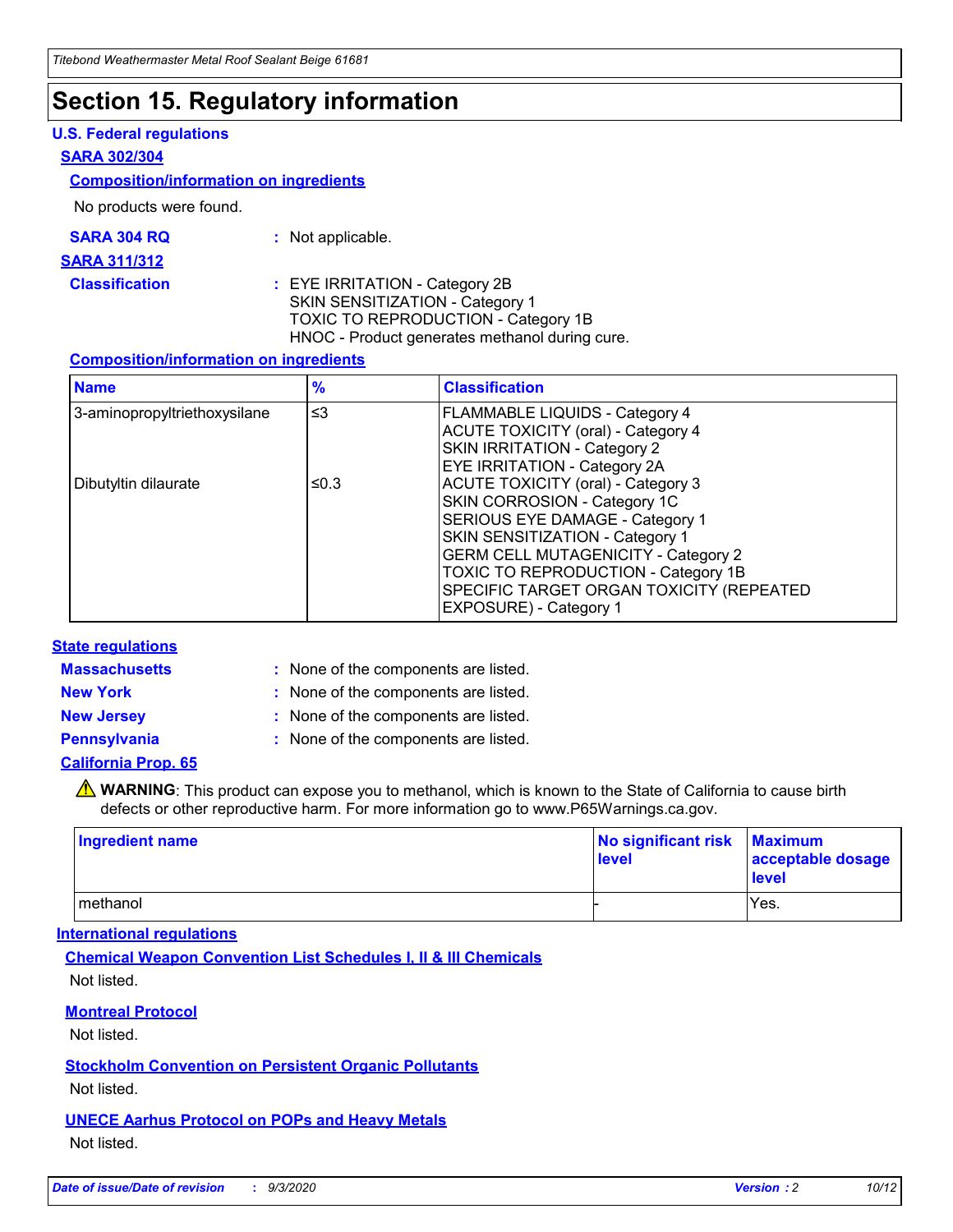# **Section 15. Regulatory information**

#### **Inventory list**

- 
- **China :** Not determined.

**United States TSCA 8(b) inventory**

**:** All components are active or exempted.

# **Section 16. Other information**





**Caution: HMIS® ratings are based on a 0-4 rating scale, with 0 representing minimal hazards or risks, and 4 representing significant hazards or risks. Although HMIS® ratings and the associated label are not required on SDSs or products leaving a facility under 29 CFR 1910.1200, the preparer may choose to provide them. HMIS® ratings are to be used with a fully implemented HMIS® program. HMIS® is a registered trademark and service mark of the American Coatings Association, Inc.**

**The customer is responsible for determining the PPE code for this material. For more information on HMIS® Personal Protective Equipment (PPE) codes, consult the HMIS® Implementation Manual.**

**National Fire Protection Association (U.S.A.)**



**Reprinted with permission from NFPA 704-2001, Identification of the Hazards of Materials for Emergency Response Copyright ©1997, National Fire Protection Association, Quincy, MA 02269. This reprinted material is not the complete and official position of the National Fire Protection Association, on the referenced subject which is represented only by the standard in its entirety.**

**Copyright ©2001, National Fire Protection Association, Quincy, MA 02269. This warning system is intended to be interpreted and applied only by properly trained individuals to identify fire, health and reactivity hazards of chemicals. The user is referred to certain limited number of chemicals with recommended classifications in NFPA 49 and NFPA 325, which would be used as a guideline only. Whether the chemicals are classified by NFPA or not, anyone using the 704 systems to classify chemicals does so at their own risk.**

#### **Procedure used to derive the classification**

| <b>Classification</b>                                                                                         | <b>Justification</b>                                  |
|---------------------------------------------------------------------------------------------------------------|-------------------------------------------------------|
| <b>EYE IRRITATION - Category 2B</b><br>SKIN SENSITIZATION - Category 1<br>TOXIC TO REPRODUCTION - Category 1B | Expert judgment<br>Expert judgment<br>Expert judgment |
| <b>History</b>                                                                                                |                                                       |

| <b>Date of printing</b>                  | : 4/22/2022 |
|------------------------------------------|-------------|
| Date of issue/Date of<br><b>revision</b> | : 9/3/2020  |
| Date of previous issue                   | : 9/3/2020  |
| <b>Version</b>                           | $\cdot$ 2   |